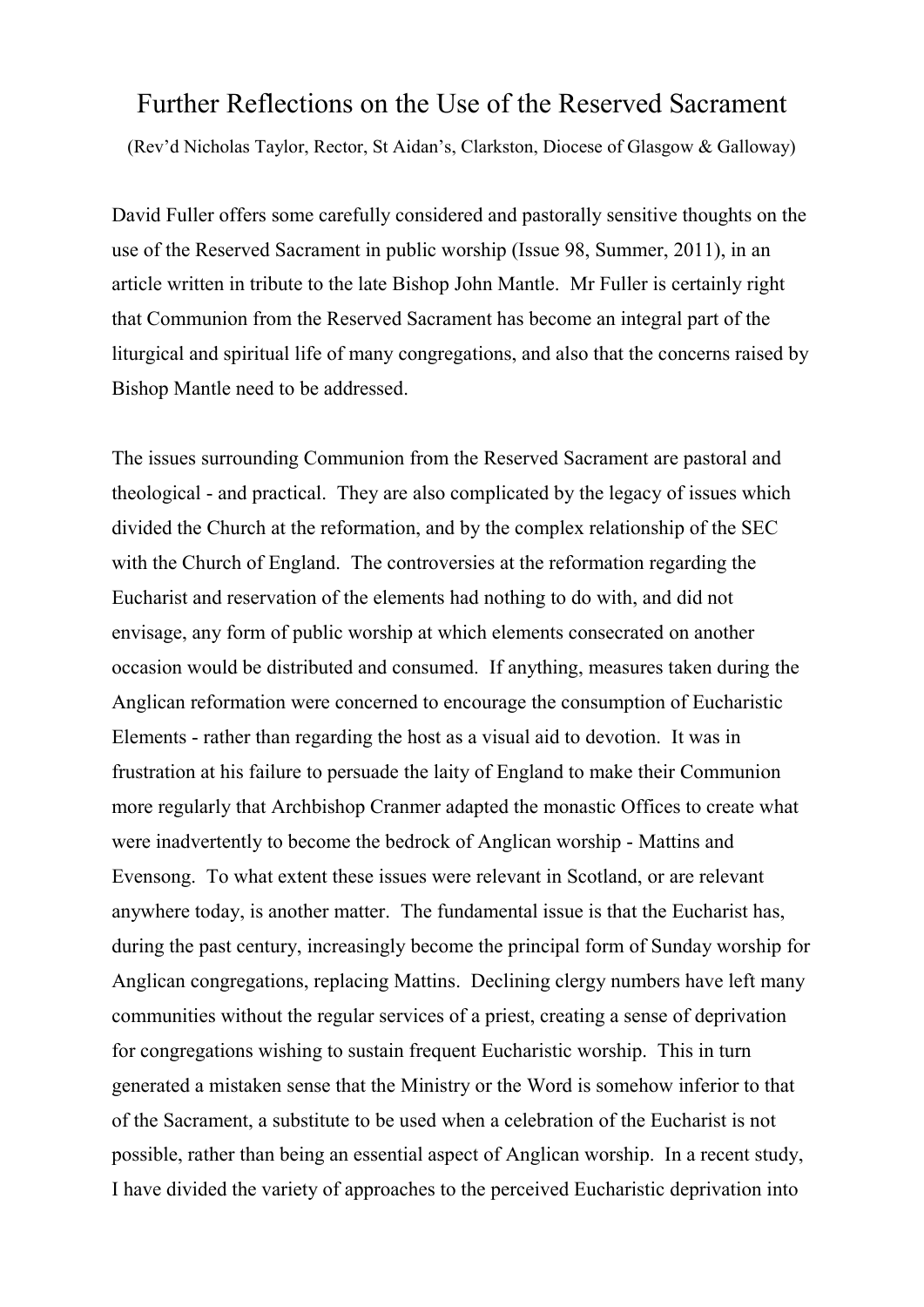broadly seven, not mutually exclusive, categories.<sup>1</sup> One of these, the ordination of non-stipendiary priests, once novel and controversial, is now taken for granted. Another, revival in services of the Word, has been encouraged by the recent authorisation of a new rite by the College of Bishops, which should enrich our worship and revive aspects which may have been neglected. Other approaches have found greater or lesser acceptance, but none is entirely without merit, with the exception of the theological and pastoral abomination of 'cyber-communion' downloading a service from the internet and consuming elements placed strategically in front of the computer screen. Nor is any approach without theological, pastoral, and practical problems. In this respect at least the use of reserved elements is no different.

Mr Fuller eschews lay presidency at the Eucharist, an option which Bishop Mantle raised, and it would perhaps be instructive to compare this approach with that of using reserved elements. It is a widely held fallacy, or at least an over-simplification, that the latter option is favoured by catholic Anglicans, and the former by evangelicals. One of the earliest and most uncompromising, Anglican proponents of lay presidency was the Anglo-Catholic Canon Frank Synge, in a presentation to the 1963 Anglican Congress in Toronto. The first parish in England to use the Reserved Sacrament in public worship on an official and regular basis was the evangelical benefice of Ulverston in the Diocese of Carlisle in 1979. Similarly, concerns and objections to both these practices have been raised from across the Anglican spectrum, so the debate clearly cannot be reduced to one of churchmanship. Both are attempts to make participation in the Eucharist more widely available without ordaining lo the priesthood men and women who do not meet stipulated criteria. These criteria have of course changed over time: residential Theological Colleges, a nineteenth century innovation, for a time became all but essential to priestly formation, until recent decades when more varied and more accessible patterns of theological education and ministerial formation have been devised; women, divorcees, and those whose vocation is to a non-stipendiary pattern of ministry, are no longer excluded from ordination.

1

<sup>&</sup>lt;sup>1</sup> Lay Presidency at the Eucharist? An Anglican Approach (Affirming Catholicism) London: Continuum, 2009), 152-76.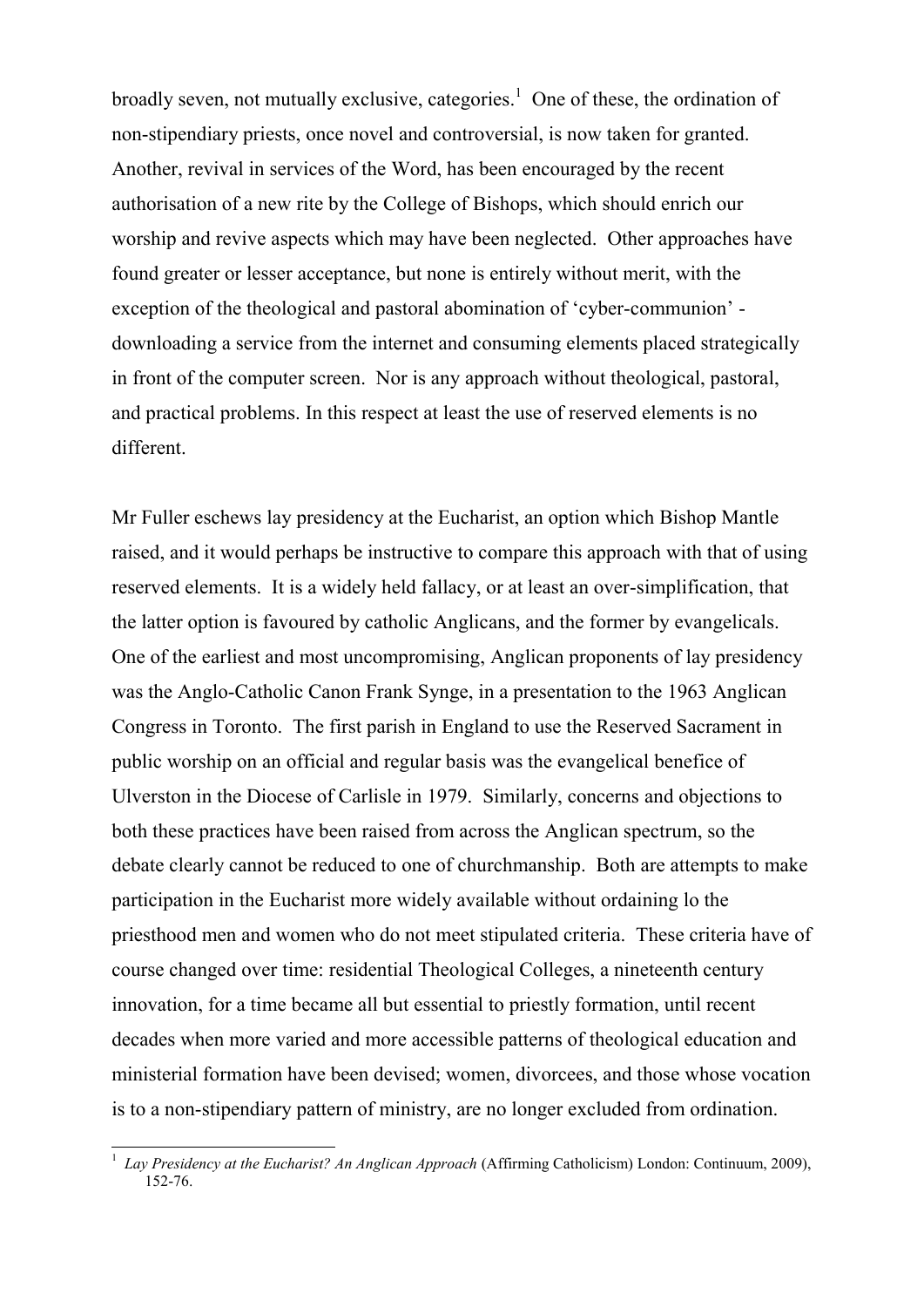This expansion of the ordained ministry has made regular celebration of the Eucharist possible in many more congregations, but there remain those dependent on infrequent visits from their bishop or other priests, or on alternative forms of worship.

Neither the newly authorised Service of the Word, nor any traditional form of the Daily Office, is likely to prove satisfactory on its own. However valuable 'spiritual communion' may be as a form of private devotion, it is unlikely to be sustainable in public worship. 'Agape' meals are fraught with difficulties, theological, pastoral, and practical, and their distinction from celebration of the Eucharist is problematic, both in ancient tradition and in contemporary experience.<sup>2</sup>

Communion from the Reserved Sacrament is likely to remain all but normative in many congregations for some time, but hopefully not apart from a revival in Services of the Word. The problems surrounding this rite therefore need to be addressed. The practical issues surrounding transportation and storage of reserved elements, particularly to remote and isolated communities, are real enough, but whether or not the bread and wine are consecrated has no bearing on their durability (unless the wine has been mixed); any limitations imposed on the period of reservation have to do with the inevitability of physical decay, not any sense that the consecration wears off over time. There are issues to do with reverence and security in the case of consecrated elements, which need to be addressed locally.

Bishop Mantle is not alone in emphasising a need to distinguish clearly between Communion from the Reserved Sacrament and celebration of the Eucharist. If this need is to be perceived other than as to do with preserving priestly prerogatives, then the distinction is going to have to be understood and expressed liturgically very much for clearly than seems often to be the case. Mr Fuller makes reference to the potential value of Communion from the Reserved Sacrament in expressing the unity of the local congregation with the wider Church. This is particularly important for isolated communities. The Roman rite of *Fermentum* to which Mr Fuller refers is not a true

 2 Paul F Bradshaw, *Eucharistic Origins*, (London: SPCK, 2004).